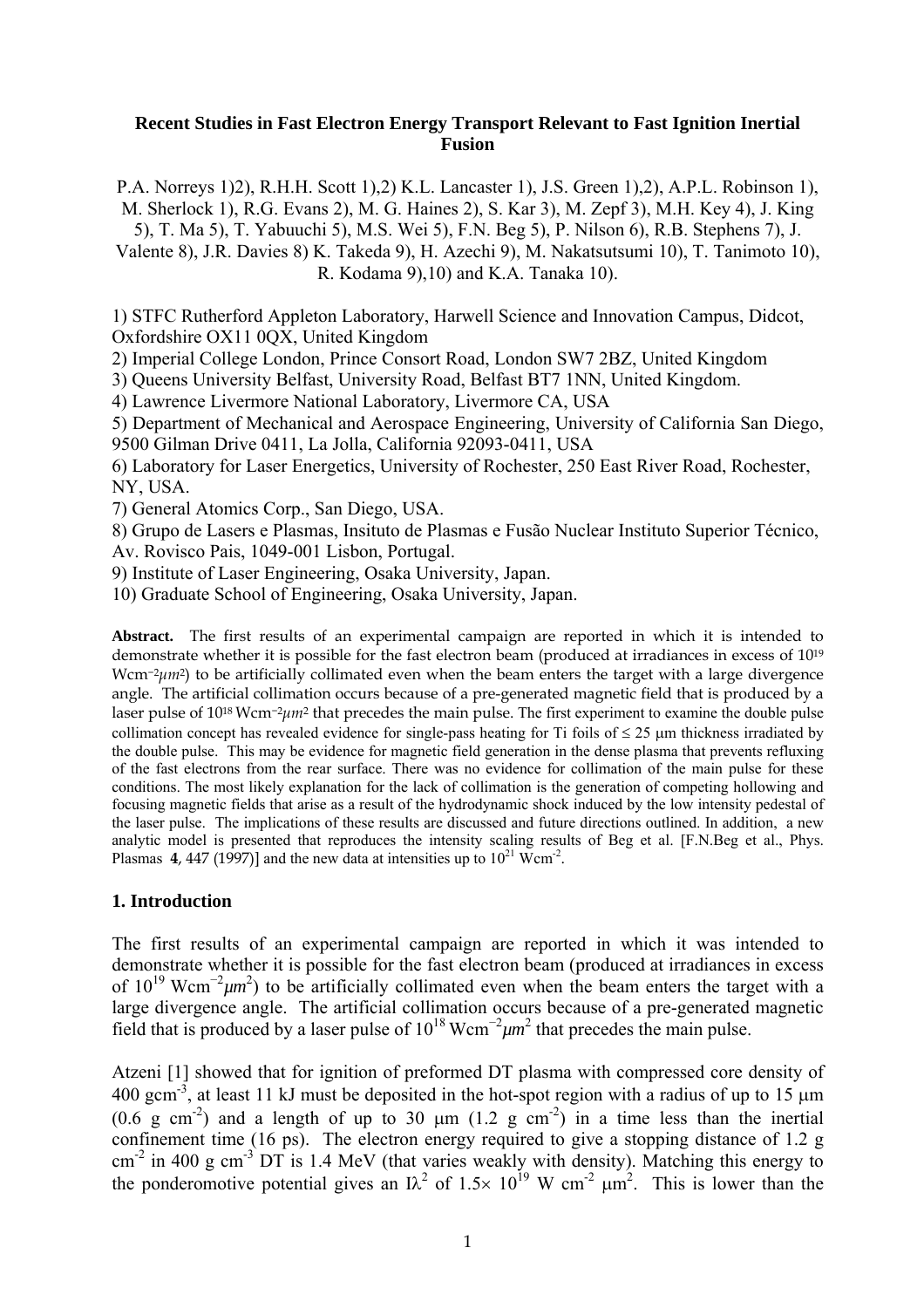values that can achieved by the current generation of high-intensity lasers such as Vulcan PW, but on the other hand these machines provide pulse durations much smaller than that required by fast ignition  $( \leq 1 \text{ ps})$ .

For these reasons, we carried out an experimental campaign on the Vulcan PW laser using pulse durations of 5 - 10 ps, giving values of both  $\lambda^2$  and pulse duration comparable to those that would be required for an ignition laser, which are two key parameters in determining the physics of laser-plasma interactions. The spot radius and pulse energy were, however, much lower than those required for an ignition laser. Obtaining all of the required laser parameters simultaneously is clearly only possible with a laser far larger than any that currently exists.

We measured the divergence of the electrons accelerated into the target, which is a crucial parameter in determining the coupling of the electrons to the hotspot in fast ignition [2]. The divergence was found to be 29° ( $\pm$ 7°) and 32° ( $\pm$ 18°) by X-ray K<sub>α</sub> imaging and optical shadowgraphy, respectively at  $1.5 \times 10^{19}$  Wcm<sup>-2</sup> and 35° ( $\pm 13$ °) at  $4 \times 10^{19}$  Wcm<sup>-2</sup>. An intensity dependence to the beam divergence has been revealed for the first time when these divergence measurements were compared with other measurements reported in the literature (see Figure 1).



*Figure 1. Divergence angle as a function of intensity on target. From reference [3].*

Both the experiment and theory indicate that for realistic fast ignition beam energies (i.e.  $\leq 100$ ) kJ), the irradiance on target is limited to  $1\lambda^2$  of  $5\times 10^{19}$  W cm<sup>-2</sup>  $\mu$ m<sup>2</sup>, unless further measures are taken to control the beam divergence pattern. The HiPER beam operating at  $2\omega_0$  delivering 70 kJ in 16 ps to a focal spot of 40  $\mu$ m gives an irradiance on target of  $9 \times 10^{19}$  Wcm<sup>-2</sup>  $\mu$ m<sup>-2</sup>. Control of the fast beam divergence appears to be necessary to the success of the project. This is also important to other areas of research relevant to the HiPER such as X-ray back-lighters and high-temperature material properties.

Two-dimensional (2D) particle-in-cell (PIC) simulations using the OSIRIS framework confirmed that the divergence effect is independent of focal spot radius. The divergence is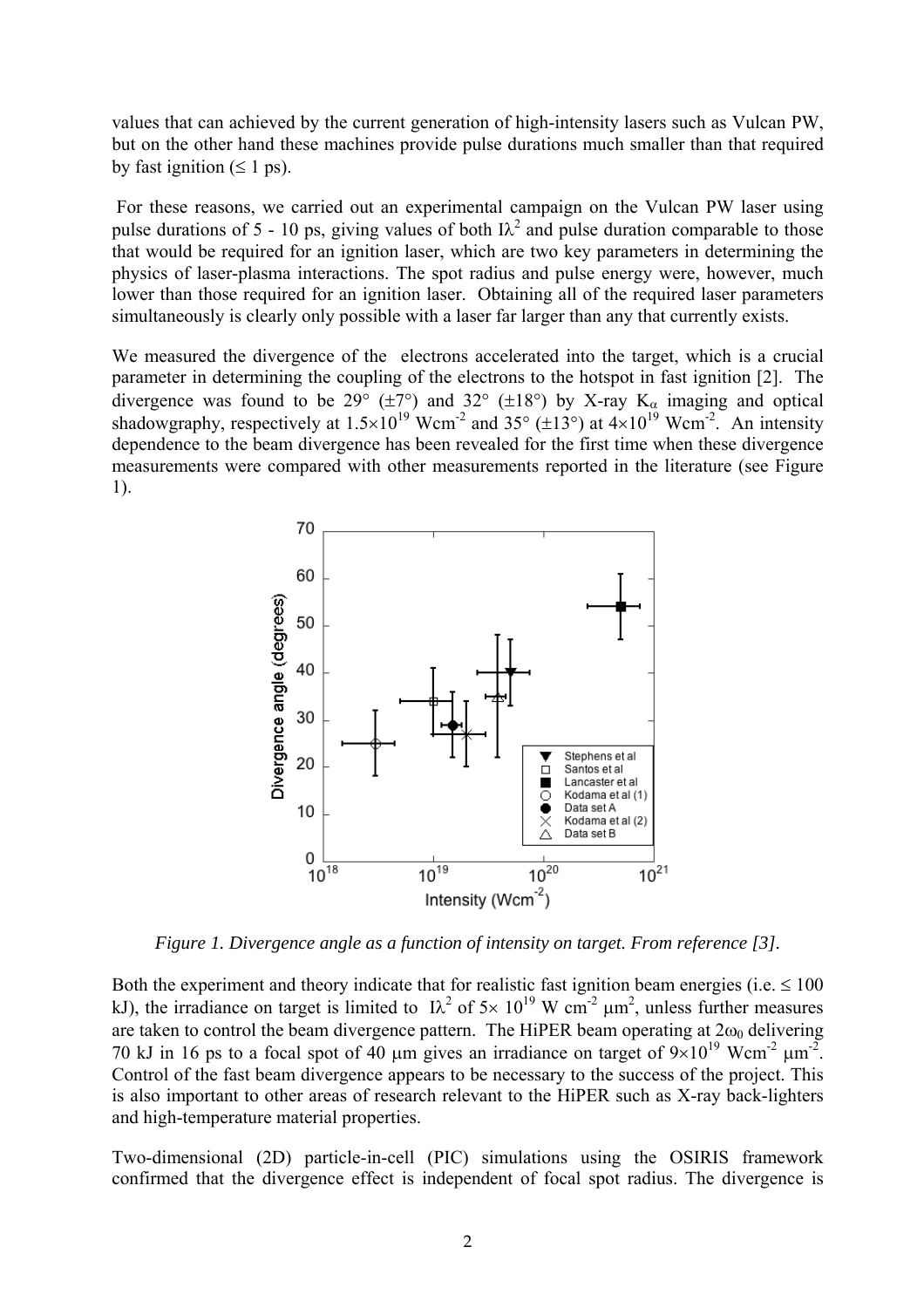primarily governed by the small scale break up of the critical surface due to a Rayleigh Taylor-like rippling instability but is clearly affected by the laser wavelength as well. These results have recently been published in reference [3].

The leading approach to control the beam divergence pattern is the vacuum gap method proposed by Campbell et al. [4] The idea has a great deal of merit as collimation and guiding of MeV electrons has been observed in cone-wire plasmas [5], although at distances > 200 µm from the cone-tip, we have shown that the energy is transported close to the wire surface, by comparison of interferometric measurements of the expansion of the wire with hydrodynamic and hybrid particle-in-cell simulations [6]. This approach demands additional target engineering of the cone, and one must ensure that the vacuum gaps in the cone itself are not filled by plasma.

As detailed below, the experiment revealed evidence for single-pass heating for Ti foils of  $\leq 25$ µm thickness irradiated by the double pulse. This is likely to result from magnetic field generation in the dense plasma that prevents refluxing of the fast electrons from the rear surface. There was no evidence for collimation of the main pulse for these conditions. The most likely explanation for the lack of collimation is the generation of competing hollowing and focusing magnetic fields that arise as a result of the hydrodynamic shock induced by the low intensity pedestal of the laser pulse.

# **2. Modelling**

A new approach has been proposed that does not suffer from these problems (see reference [7] for further details). We have used the recently developed the LEDA code to numerically demonstrate artificially induced collimation in 2D Cartesian geometry. LEDA is a novel 2D hybrid-Vlasov-Fokker-Planck code that treats the fast electrons via an algorithm similar to the KALOS code of Bell and Kingham [8], whilst the background plasma is treated in the fashion of Davies' hybrid code [9].

The effect can be seen by comparing two simulations with solid Al targets. In run 'A' there are two 500 fs pulses of fast electrons, the first corresponding to  $2.5 \times 10^{18}$  Wcm<sup>-2</sup> irradiation (*T<sub>f</sub>* ~200 keV, 24° half-angle), and the second corresponding to  $5 \times 10^{19}$  Wcm<sup>-2</sup> irradiation ( $T_f \sim 2$ ) MeV, 47° half-angle). In both cases a 5 *µ*m Gaussian injection spot was used. In run 'B' there is only the high intensity pulse.

In Figure 2 we compare 'A' and 'B' at 900 fs and 400 fs respectively. At these times there have been 400 fs of the high intensity pulse in both cases. Figure 2 clearly shows that when the low intensity pulse precedes the high intensity pulse the fast electrons are all collimated into a tight beam of 20 *µ*m width. Without the low intensity pulse the fast electrons are not collimated, and are a divergent spray.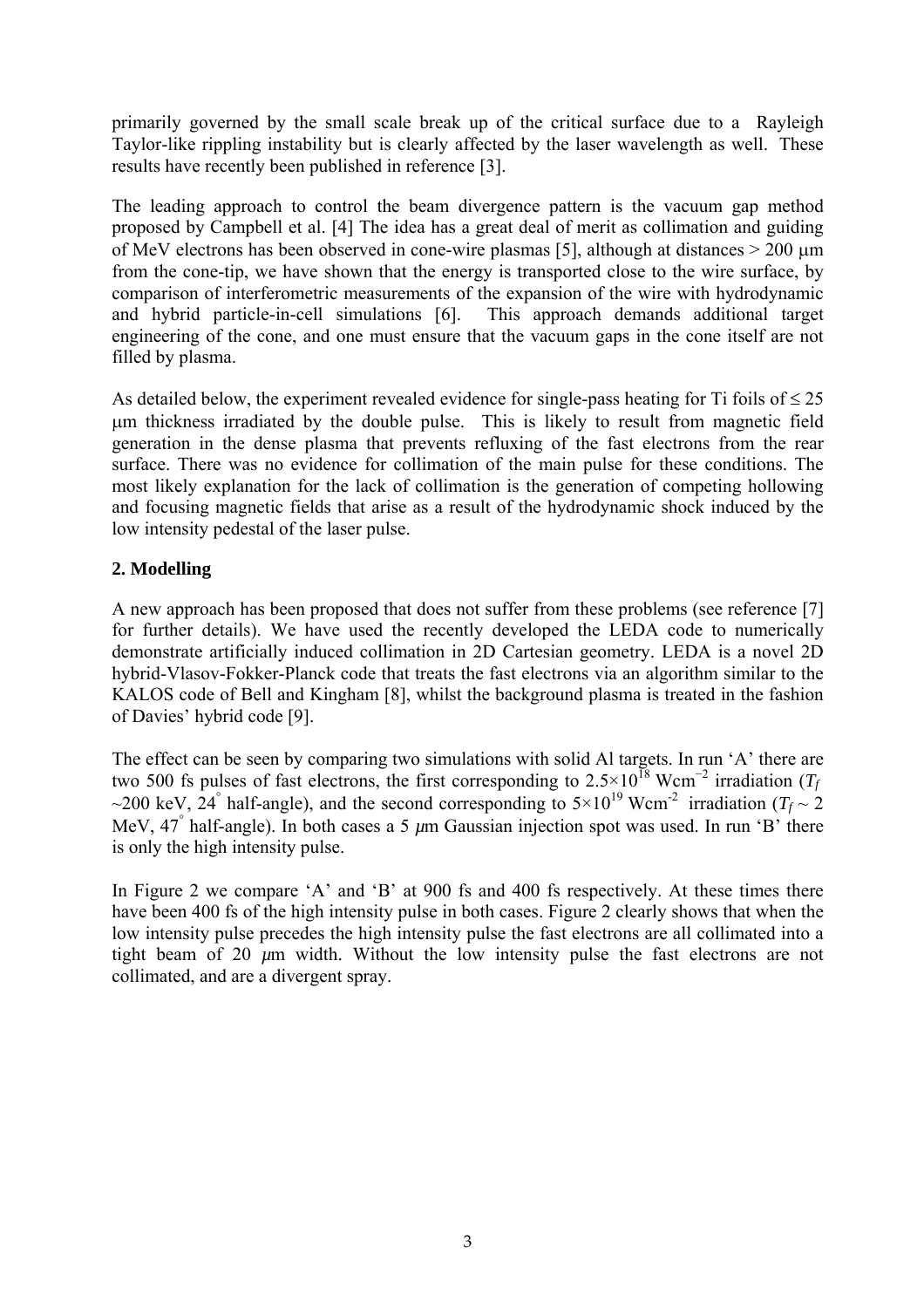

*Figure 2. Fast electron density at 900 fs in run 'A' (top left) and 400 fs in run 'B'. Bottom figures are lineouts at*  $x = 50 \mu m$ 

A full suite of well-tested plasma diagnostics were used for this investigation. These included Cu  $K_{\alpha}$  imaging; time-resolved optical imaging of the thermal radiation from the rear surface, transverse optical probe; X-ray pinhole imaging; X-ray spectrometers (HOPG and conically curved KAP) and a single hit charge coupled device (CCD) spectrometer.

# **3. Double pulse experiment**

Tiitanium targets were shot at normal incidence and were varied in thicknesses from 10 µm to 140 µm. Table 1 summarises the parameter space investigated during the experiment.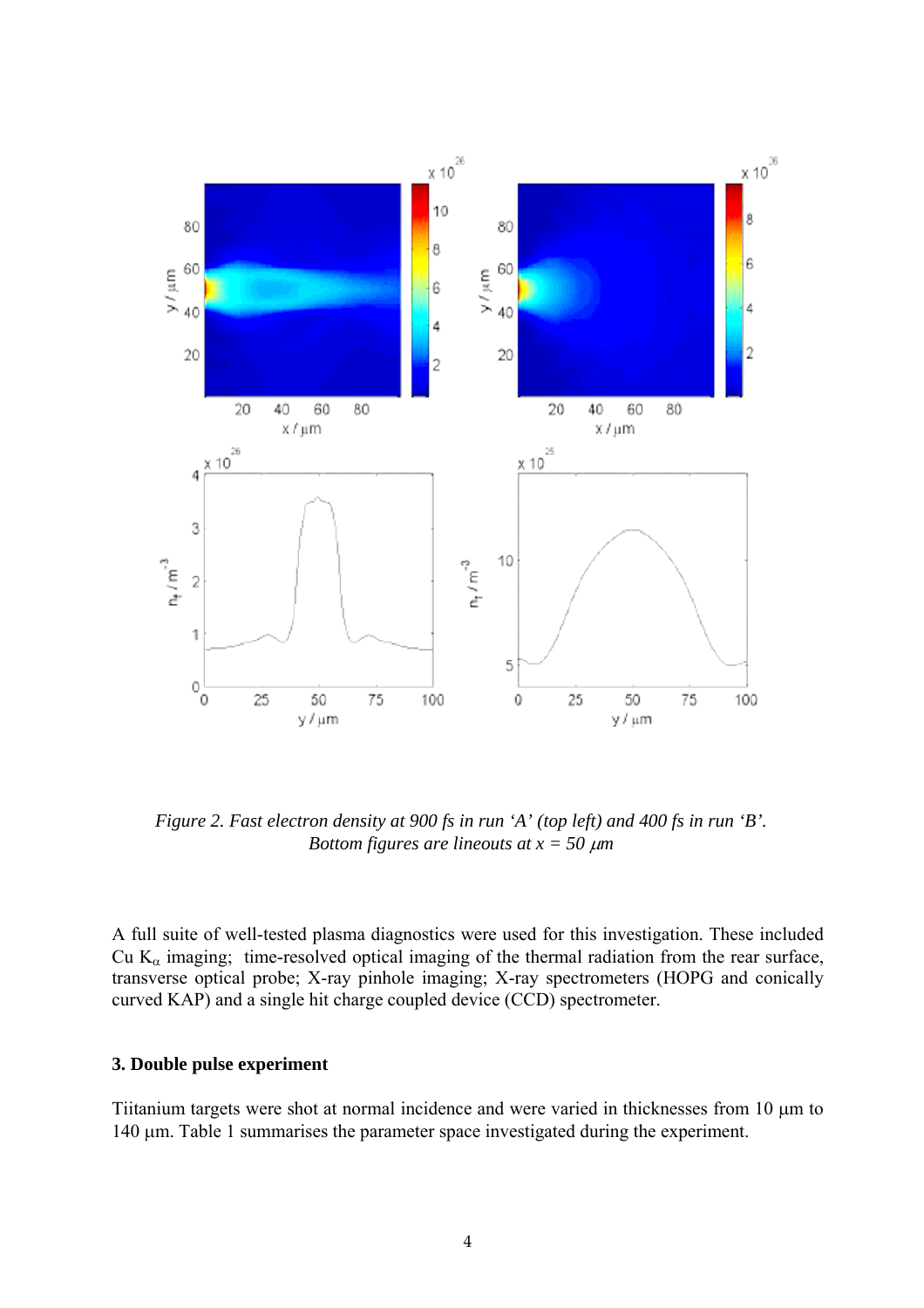| Energy                                            | Pulse   | Pulse         | Pulse 1        | Pulse 2     |
|---------------------------------------------------|---------|---------------|----------------|-------------|
| $\left( \mathrm{J}\right)$                        | Length  | Separation    | Intensity      | Intensity   |
|                                                   |         | $[\text{ps}]$ | $W/cm^2$       | $W/cm^2$    |
| 300                                               |         | X             | Χ              | 5E19        |
| $\boldsymbol{\varsigma}$                          | C C     | 7.5           | 2E18           | 5E19        |
| $\zeta\,\zeta$                                    | C C     | 15            | $\zeta\,\zeta$ | $\epsilon$  |
| 50                                                | $0.5\,$ | X             | X              | 8E19        |
| $\boldsymbol{\varsigma}$ $\boldsymbol{\varsigma}$ | C       | 15            | 3E18           | <b>8E19</b> |

*Table 1: Shot energy, pulse length, pulse separation and the intensities of the two pulses. The X's denote where only a single pulse was used for reference.* 

In this paper, we will concentrate on unexpected features observed using rear surface temperature diagnostic HISAC [10]. The temporal evolution of the rear surface thermal radiation was imaged in 2D in the spectral region between  $\omega_0$  to  $2\omega_0$ .  $2\omega_0$  coherent transition radiation was removed by the use of dichoric filters. Optical fibres were used to convert the 2D thermal image of the target rear surface into a 1D image which was then streaked in time. The resulting image was 4 dimensional (2 space, 1 time and 1 intensity). By deconvolving this image and assuming a Planckian radiation spectrum, the 2D temporal evolution of the rear surface temperature was obtained. Absolute calibration of the device using the X-ray diagnostics has yet to be performed for this experiment – that analysis is still underway. A preliminary estimate of rear surface temperatures has been made by comparing the results with those obtained from previous experiments performed on the same facility in a similar parameter regime [10].

## **4. Results**

The results for the two pulse duration (0.5 ps and 5 ps) regimes investigated are summarised in figures 3 and 4. Both show similar characteristic features; single pulse interactions used for normalisation purposes show a double temperature gradient for both pulse durations used, as observed in previous experiments [10]. On the other hand, the double pulse results for both pulse durations have significantly reduced rear surface temperature for thin targets (areal electron density  $\sim 10^{25}$  m<sup>-2</sup>) and in both cases the double gradient is not present.

In the event that collimation had occurred a clear increase in rear surface temperature would have been expected for the double pulse results, particularly for the thicker targets (whose electron areal density  $> 5 \times 10^{25}$  electrons m<sup>-2</sup>). As this increase was not observed, it confirms that beam collimation did not occur. This result is further supported by the 2D  $K_{\alpha}$  data (shown in figure 5); there is no clear reduction in the  $K_{\alpha}$  spot size with the introduction of the double laser pulse, as would be expected if collimation was occurring.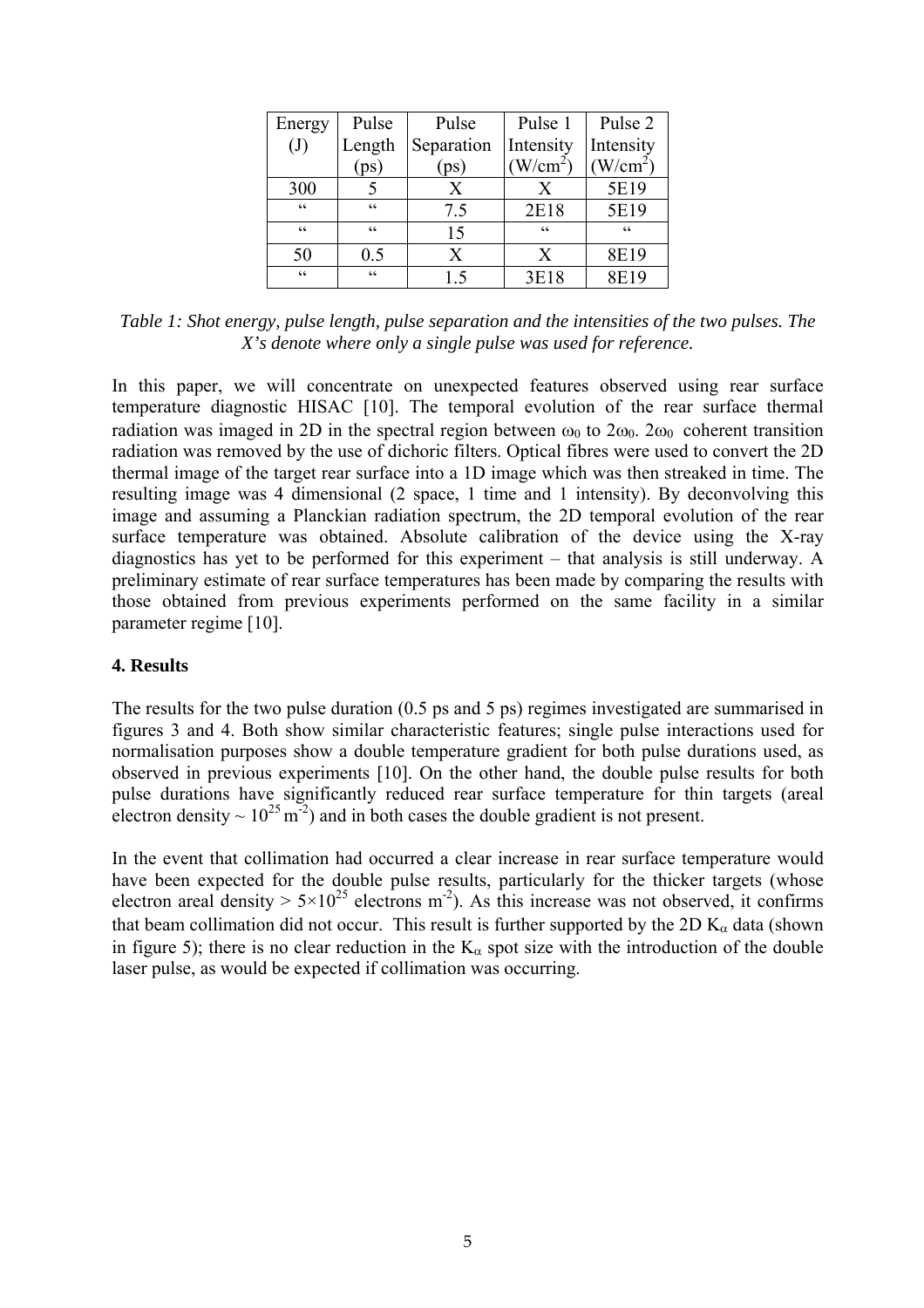

*Figure 3. 50 J, 0.5 ps pulse length, rear surface optical emission results. Variation in peak rear surface radiation intensity and estimated radiation temperature with areal electron density.* 



*Figure 4. 300 J, 5 ps pulse length rear surface optical emission results. Variation in peak rear surface radiation intensity and estimated radiation temperature with areal electron density.* 

## **5. Discussion**

The lack of a double gradient in simulations of previous experiments [10] was explained by the generation of an azimuthal magnetic field inside the solid density plasma that prevented refluxing fast electrons from the rear surface returning to the focal region. This resulted in a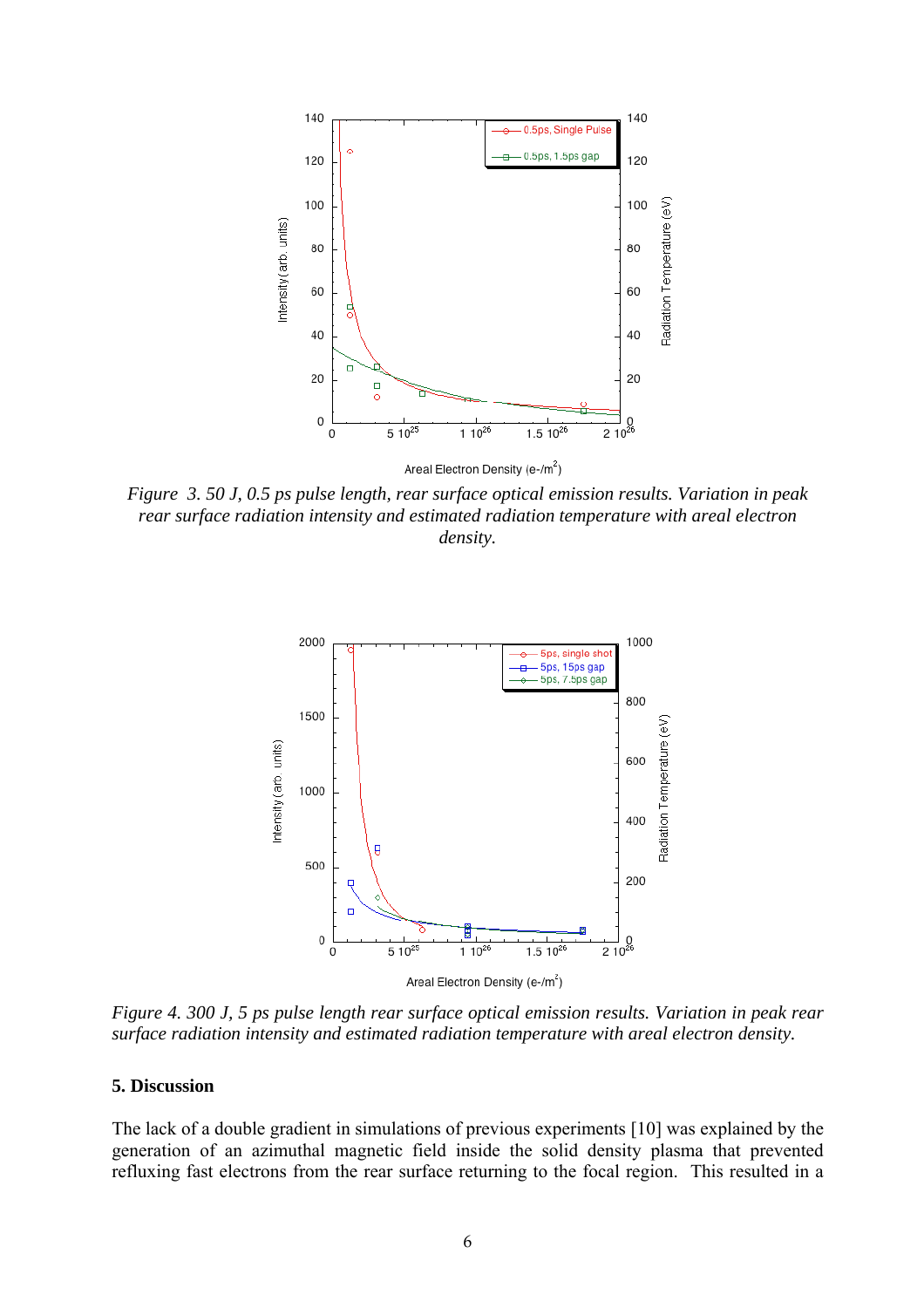reduced temperature and was attributed to single pass heating that resulted from the electron motion in the magnetised plasma. The same observation in this experiment might be thought to be at odds with the apparent lack of collimation. This is not necessarily true. The lack of collimation implies that the azimuthal magnetic field is insufficient to collimate the beam, but it does not imply that there is no magnetic field there at all.



*Figure 5. 2D Ti K*α *results. Variation in FWHM spot size with target thickness. No clear reduction in spot size was observed with the introduction of the double laser pulse.* 

The failure to realise two-pulse collimation in this experiment clearly needs to be fully explained. The LEDA code has been used post-experiment to numerically investigate effects of density perturbations and artificially induced collimation in 2D Cartesian geometry. The effect of the hydrodynamic shock can be seen by comparing the B-field and fast electron density in the generator pulse corresponding to  $2.5 \times 10^{18}$  Wcm<sup>-2</sup> irradiation ( $T_f \sim 200$  keV, 24<sup>°</sup> half-angle). A 5  $\mu$ m diameter Gaussian injection spot was used. Two simulations were performed. In the first, a linear density ramp from  $n_c$  (at 0  $\mu$ m) to solid density (at 10  $\mu$ m) was compared with the case where an infinite, planar shocked density spike  $(\times 1.5 \text{ solid density})$ was introduced at 10 µm. The results of the B-field and fast electron density are shown in Figures 6 and 7 for the latter case.

One can see that a reversed, hollowing field has developed from 10  $\mu$ m to 30  $\mu$ m in Figure 6. The result is that, instead of a collimated flow of fast electrons as one might expect for these low intensity conditions (i.e. similar to those shown in Figure 2), the fast electrons are more divergent (Figure 7). We believe that this is the most plausible cause of the lack of collimation observed in the experiment. It also points to the solution: to reduce or eliminate the spatial extent of the shock compressed region. That way, one recovers the collimated transport pattern shown in Figure 2 and reported in reference [7]. The reduction in size of the pre-formed plasma has other advantages: one can investigate the removal of the barrier to fast electrons entering the target (the bottled up effect [11][21]). The model may have to be refined further to include other effects.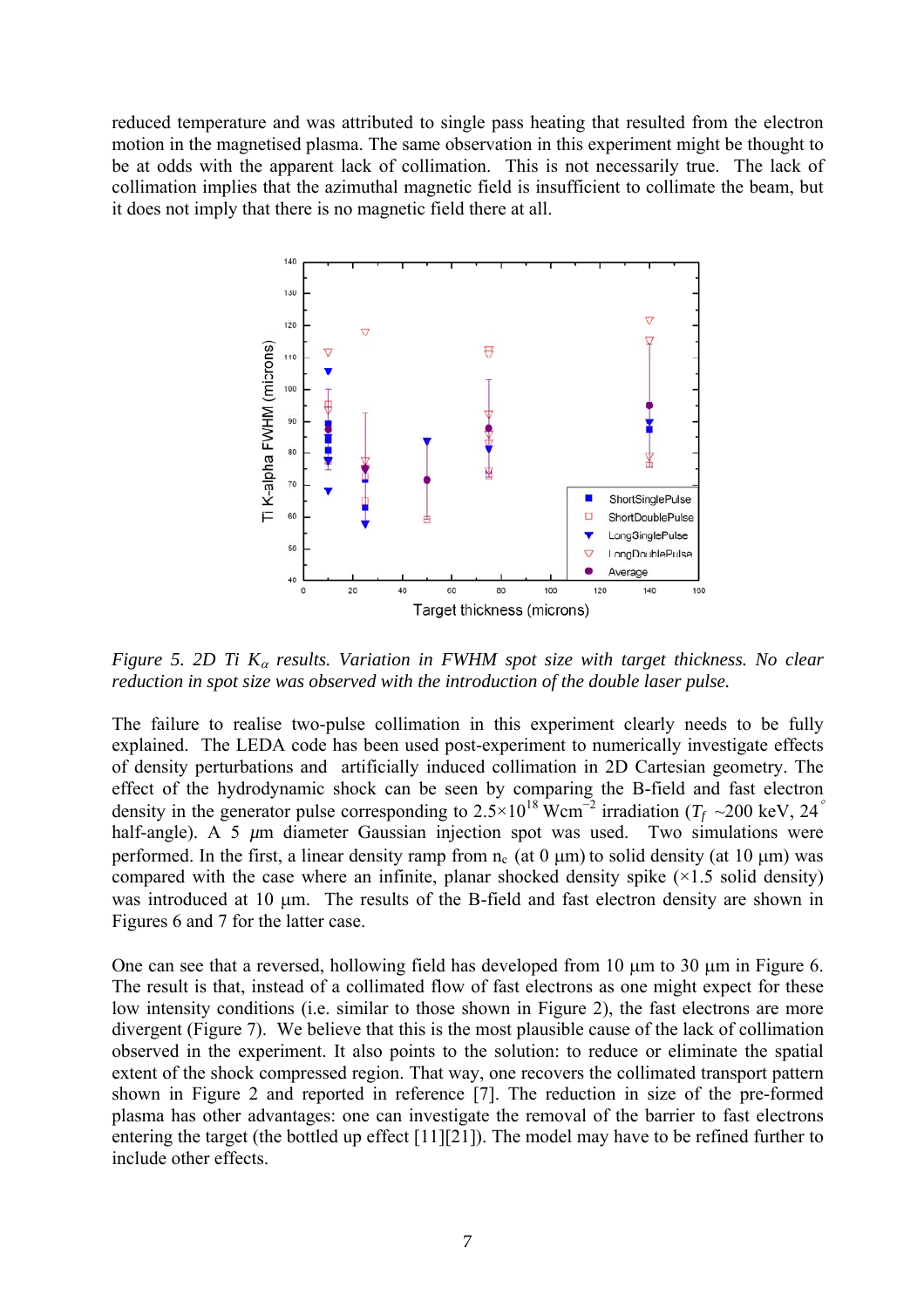

*Figure 6. Spatial profile of the magnetic field (in Tesla) induced after 500 fs. The laser is*  incident from the left. The reversed magnetic field inside the dense plasma after the shock front *is evident from 10*  $\mu$ *m – 30*  $\mu$ *m.* 



*Figure 7. Spatial profile of the fast electron density after 500 fs.*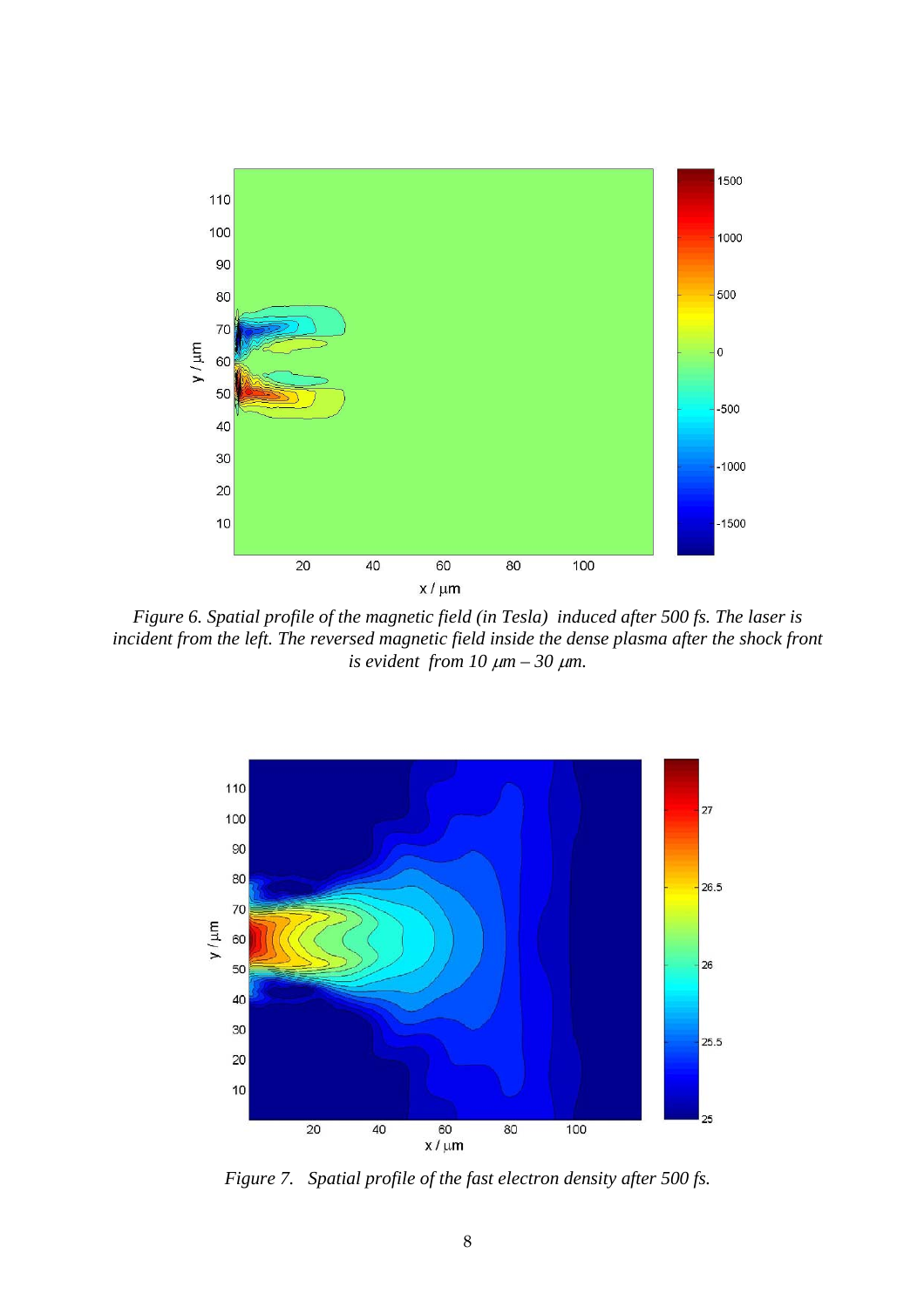#### **6. Scaling of the hot electron temperature with intensity on target**

Experiments [12] in which the laser pulse is incident on a planer solid target indicate that the hot electron temperature  $T<sub>h</sub>$  is given by

$$
T_h (keV) = 215 (I_{18} \lambda_{\mu m}^2)^{1/3}
$$
 (1)

for a 1 $\mu$ m laser wavelength with intensity I<sub>18</sub> (in units of 10<sup>18</sup> Wcm<sup>-2</sup>) in the range 0.03 to 6 giving a hot electron temperature of 70 to 400 keV. These results were derived from x-ray bremsstrahlung measurements and fast electron driven ion acceleration from the target front surface. It might appear from the scaling that this is resonance absorption, but the factor in front is about 3.5 times higher than that for resonance absorption. Furthermore with high contrast laser pulses, it may be possible to minimize pre-plasma production associated with laser pre-pulse, in this case the laser will be incident on an overdense plasma for which resonance absorption does not apply. There is evidence from more recent experiments (see Figure 8 and references [13][14]) that suggests that the one third scaling may extend to higher intensity ( $>10^{20}$  Wcm<sup>-2</sup>), which is a much weaker scaling than the ponderomotive scaling found in PIC (particle-in-cell) simulations [15].



*Figure 8. Hot electron temperature in MeV of the form*  $dN = E^2 exp(-E/kT) dE$  *fitted to electron spectra measured at the chamber wall as a function of intensity on target. The laser pulse was both at normal incidence and p-polarised. Results from both the Vulcan and Gekko XII PW laser facilities are included [24].* 

One could fit a least squares fit to the experimental points in Figure 8 (this provides the  $I^{1/3}$  fit in agreement with references [12 -14]) but this might be misleading for two reasons. Firstly, the electron temperature can be higher than the ponderomotive potential energy when channelling occurs in the coronal plasma [16]. Secondly, the maximum ion energy, which is related to the hot electron temperature in the isothermal expansion model [17], has been shown to scale with  $\left(\frac{1}{2}\right)^{0.5}$  above  $10^{19}$  Wcm<sup>-2</sup> $\mu$ m<sup>2</sup> for a variety of the irradiation conditions [18][19]. Since the maximum ion energy and electron temperature are related to each other, it would be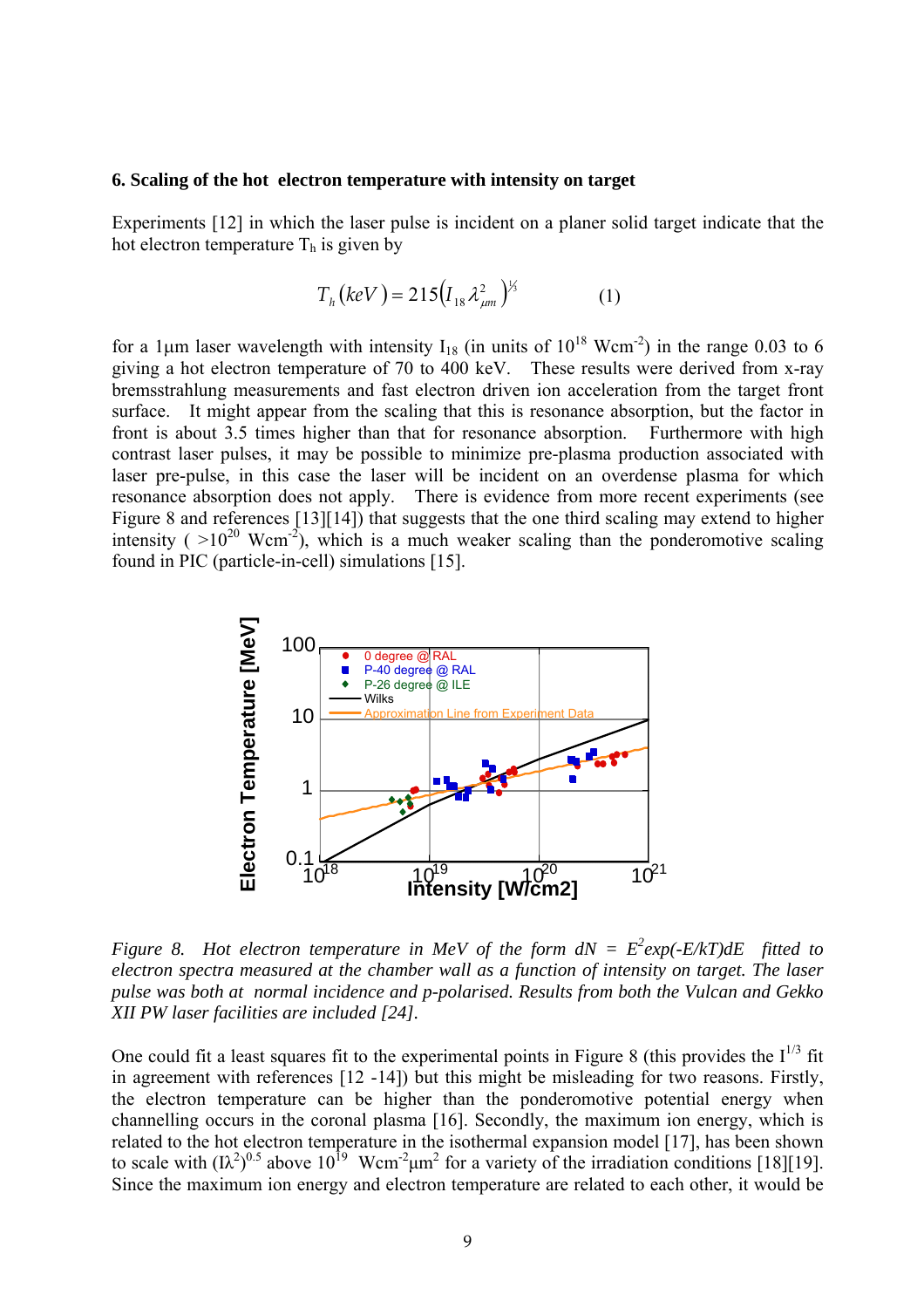inconsistent if their scaling with intensity were different. What is clear from Figure 8 is that Hui Chen's observation of a departure from ponderomotive scaling [13] is robust and occurs under a wide range of irradiation conditions.

While the absorption may lead to average electron energies below the ponderomotive potential energy [20], one would expect some particles at ponderomotive energies. Figure 8 indicates that most of the high energy particles have an energy lower than the ponderomotive potential energy. This suggests that somewhere in between the absorption region and the spectrometer, the fast electrons' energy is being reduced. This could either be due to the formation of the sheath or in part due to the formation of a transport barrier, as seen in simulations presented in reference [21].

A novel explanation for the  $I^{1/3}$  intensity scaling recently observed [14] is provided by a theoretical model that has been developed which treats the laser-plasma interaction region as a one-dimensional 'black box' the thickness of which is a few collisionless skin-depths. Conservation equations are applied to this, rather in the same way as in a shock transition. A very simple model has been developed which has the merit in that it reproduces the one-third scaling law for the hot electron temperature in eq.(1), including the proportionality factor.  $T_h (keV) = 230 (I_{18} \lambda_{\mu m}^2)^{1/3}$  A fully relativistic model, which, while giving a more complex result, nevertheless agrees to a good approximation reproduces these results. Here  $T_h = (1 + 2^{1/2} a_0)^{1/2} - 1$  A third model includes the effect of reflected light, which deposits twice the relevant photon momentum in the electrons, and makes the electron flux more beam-like; it also shows that laser absorption will reach 80 to 90% at high intensity. These models will be discussed in detail in a forthcoming publication [22].



*Figure 9. Plots of Model 1 (Haines classical); Model 2 (Haines relativistic); ponderomotive [23]; and Beg's experimental scaling [12] (eq. (1)) showing the hot electron temperature*  (normalized to  $m_ec^2$ ) versus  $a_0$ .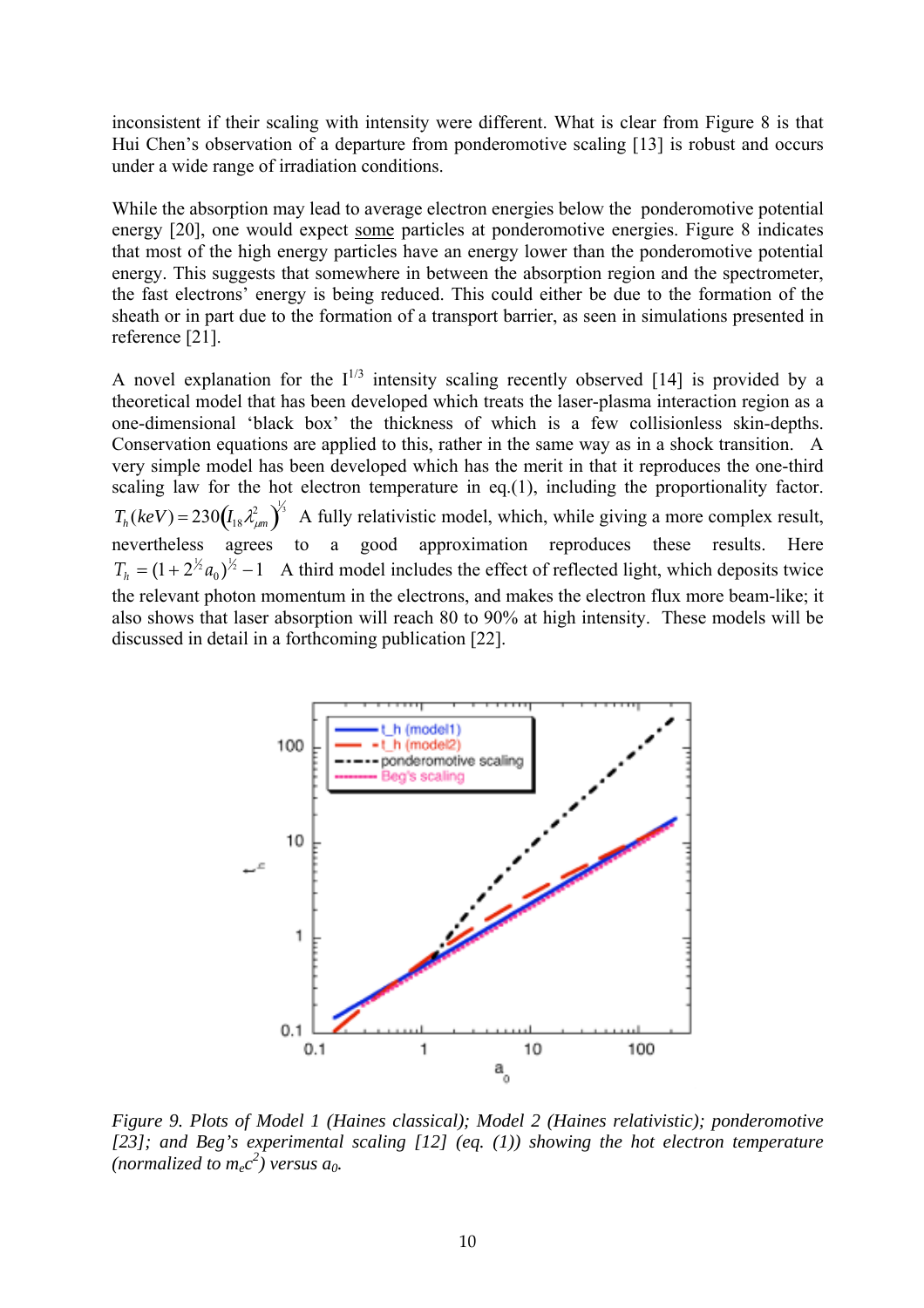## **7. Summary**

The first experiment to examine the double pulse collimation concept has revealed evidence for single-pass heating for Ti foils of  $\leq 25 \mu m$  thickness irradiated by the double pulse. This may be evidence for magnetic field generation in the dense plasma that prevents refluxing of the fast electrons from the rear surface. There was no evidence for collimation of the main pulse for these conditions. The most likely explanation for the lack of collimation is the generation of competing hollowing and focusing magnetic fields that arise as a result of the hydrodynamic shock induced by the low intensity pedestal of the laser pulse. New measurements of the electron spectra obtained in an electron spectrometer located on the chamber wall confirm that Chen's observation of a departure from ponderomotive energy [13] is robust and occurs under a range of irradiation conditions. A new theoretical model has been developed that provides an explanation for the  $I^{1/3}$  intensity scaling of Beg et al. [12] and new experimental data up to  $10^{21}$  Wcm<sup>2</sup>.

## **8. Acknowledgements**

The authors gratefully acknowledge the assistance of the staff of the Central Laser Facility in the planning and delivery of this work. This work was supported by the United Kingdom Science and Technology Facilities Council and the Engineering and Physical Sciences Research Council. American colleagues acknowledge support from the US Department of Energy contract number W-74505-Eng-48. Japanese colleagues gratefully acknowledge support from the Japan Society for the Promotion of Science. MZ acknowledges support from the Royal Society.

#### **9. References**

- 1. S.Atzeni, Phys. Plasmas **6**, 3316 (1999).
- 2. J.Honrubia and J.Meyer-ter-Vehn, Nucl. Fusion **46** L55 (2006).
- 3. J.S. Green et al., Phys. Rev. Lett. **100**, 015003 (2008).
- 4. R.B.Campbell et al., Phys. Plasmas **10**, 4169 (2003).
- 5. R.Kodama et al., Nature (London) **432** (7020) 1005 (2004).
- 6. J.S. Green et al., Nature Physics **3**, 853 (2007).
- 7. A.P.L.Robinson et al., Phys. Rev. Lett. **100,** 025002 (2008).
- 8. A.R.Bell and R.J.Kingham, Phys. Rev. Lett. **91**, 035003 (2003).
- 9. J.R.Davies, Phys.Rev.E, **65**, 026407, (2002).
- 10. M. Nakatsutsumi et al, New J. Phys**, 10,** 043046 , (2008).
- 11. R.G.Evans et al., Appl. Phys. Lett. **86¸** 191505 (2005).
- 12. F.N.Beg et al., Phys. Plasmas **49**, 447 (1997).
- 13. H.Chen et al., Bull. Am. Phys. Soc. **50**, 1213 (2005).
- 14. C.D.. Chen et al., private communication (2008).
- 15. S.C.Wilks et al., Phys. Rev. Lett. **9**, 1383 (1992).
- 16. A.Pukhov et al., Phys. Plasmas **6**, 2847 (1999).
- 17. P.Mora, Phys. Rev. Lett. **90**, 185002 (2003).
- 18. E.L.Clark et al., Phys. Rev. Lett. **85**, 1654 (2000).
- 19. L. Robson et al., Nature Phys. **3**, 58 (2007).
- 20. B. Chrisman et al., Phys. Plasmas 15, 056309 (2008).